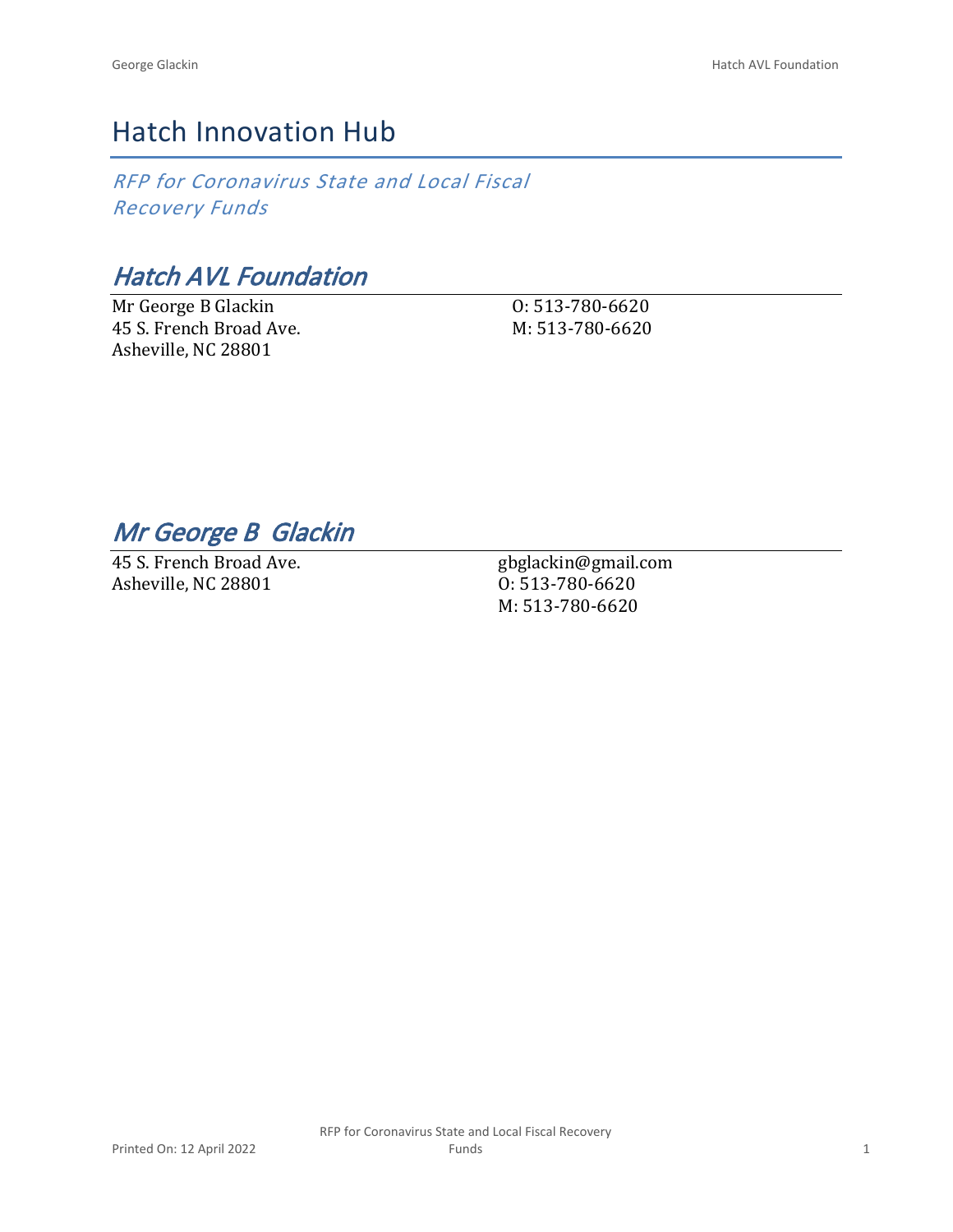# Application Form

## *Question Group*

Buncombe County requests proposals for projects to help the community recover from and respond to COVID-19 and its negative economic impacts.

Buncombe County has been awarded \$50,733,290 in Coronavirus State and Local Fiscal Recovery Funds (Recovery Funding), as part of the American Rescue Plan Act. To date, Buncombe County has awarded projects totaling \$23,093,499, leaving a balance of \$27,639,791 available to award.

Visit [http://www.buncombecounty.org/recoveryfundinghttp://www.buncombecounty.org/recoveryfundingwww.b](http://www.buncombecounty.org/recoveryfunding) [uncombecounty.org/recoveryfundinghttp://www.buncombecounty.org/recoveryfundinghttp://www.buncombeco](http://www.buncombecounty.org/recoveryfunding) [unty.org/recoveryfundinghttp://www.buncombecounty.org/recoveryfundinghttp://www.buncombecounty.org/re](http://www.buncombecounty.org/recoveryfunding) [coveryfunding](http://www.buncombecounty.org/recoveryfunding) for details.

This infusion of federal resources is intended to help turn the tide on the pandemic, address its economic fallout, and lay the foundation for a strong and equitable recovery.

Buncombe County is committed to investing these funds in projects that:

- Align to county strategic plan and community priorities
- Support equitable outcomes for most impacted populations
- Leverage and align with other governmental funding sources
- Make best use of this one-time infusion of resources
- Have a lasting impact

Proposals shall be submitted in accordance with the terms and conditions of this RFP and any addenda issued hereto.

Click [here](https://www.buncombecounty.org/common/purchasing/Buncombe%20Recovery%20Funding%20RFP%202022.pdf) for the full terms and conditions of the RFP

### **Organization Type\***

Nonprofit

### **Nonprofit documentation**

If nonprofit, attach IRS Determination Letter or other proof of nonprofit status.

Hatch AVL Foundation EIN.pdf

## **Name of Project.\***

Hatch Innovation Hub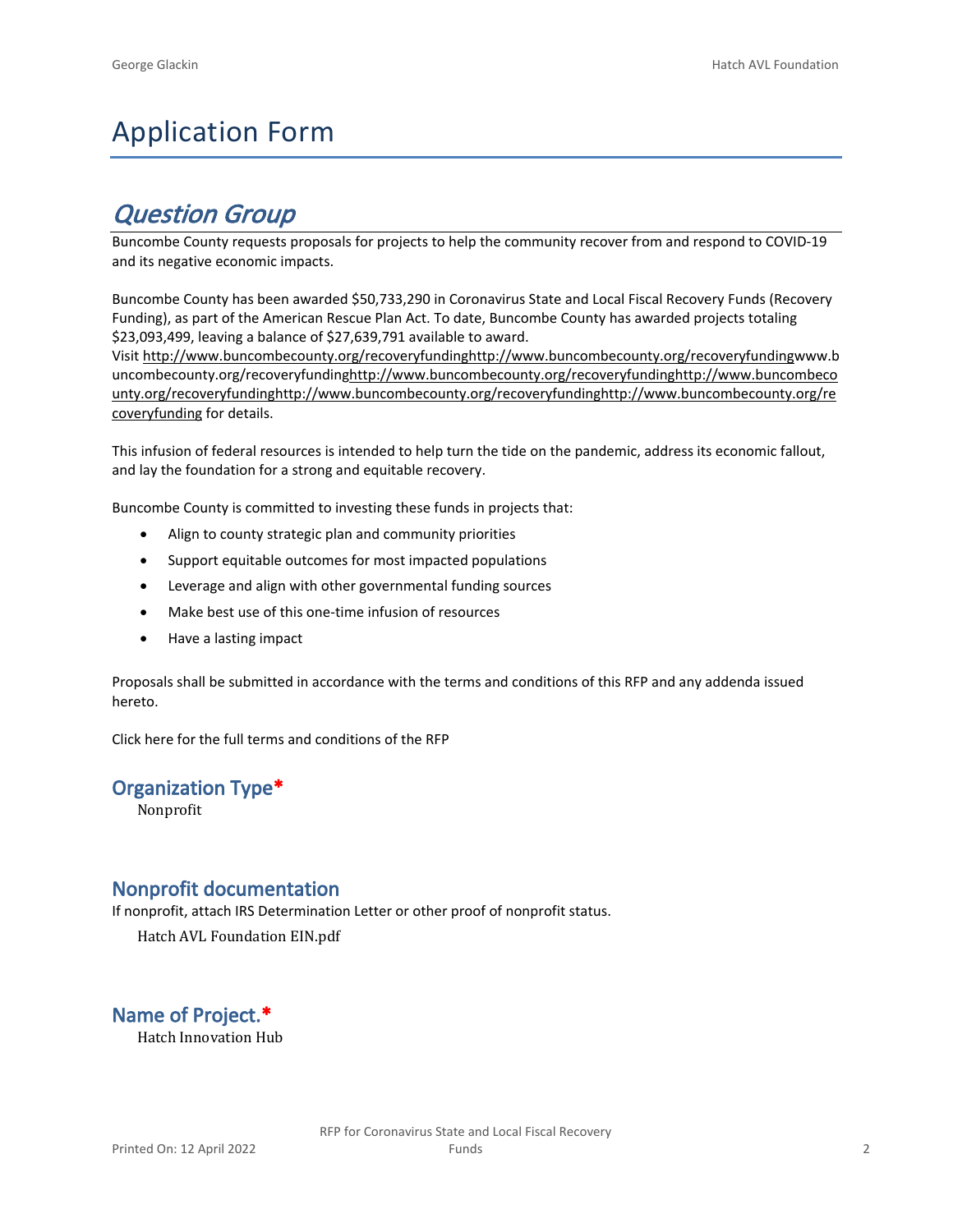#### **New/Updated Proposal\***

Is this a new project proposal or an updated version of a proposal submitted during the earlier (July 2021) Recovery Funding RFP?

Updated version of previously submitted proposal

#### **Amount of Funds Requested\***

\$473,500.00

### **Category\***

Please select one:

- Affordable Housing
- Aging/Older Adults
- Business Support/Economic Development
- Environmental/Climate
- Homelessness
- K-12 Education
- Infrastructure and/or Broadband
- Mental Health/Substance Use
- NC Pre-K Expansion
- Workforce

Business Support/Economic Development

### **Brief Project Description\***

Provide a short summary of your proposed project.

The Buncombe startup community is fragmented and confusing for entrepreneurs to navigate. It is difficult to identify where to find needed support such as mentorship, financing, peer support groups, education, and events. Our community's assets are impressive, but without a central hub for entrepreneurial activity in the region, we cannot achieve the critical mass, racial parity, or productivity of ecosystems such as Raleigh/Durham or Charlotte.

The non-profit Hatch AVL Foundation has established the Hatch Innovation Hub to address these challenges. The Hub is a 36,000 square foot facility in downtown Asheville that brings together entrepreneurs, mentors and entrepreneur support organizations. The Hatch AVL Foundation, Venture Asheville, Mountain BizWorks, and Black Wall Street AVL have agreed to use the Hub to co-locate key staff, build a single event and programming calendar, co-create and cross-share programming, cross-share mentors, and build a capital marketplace.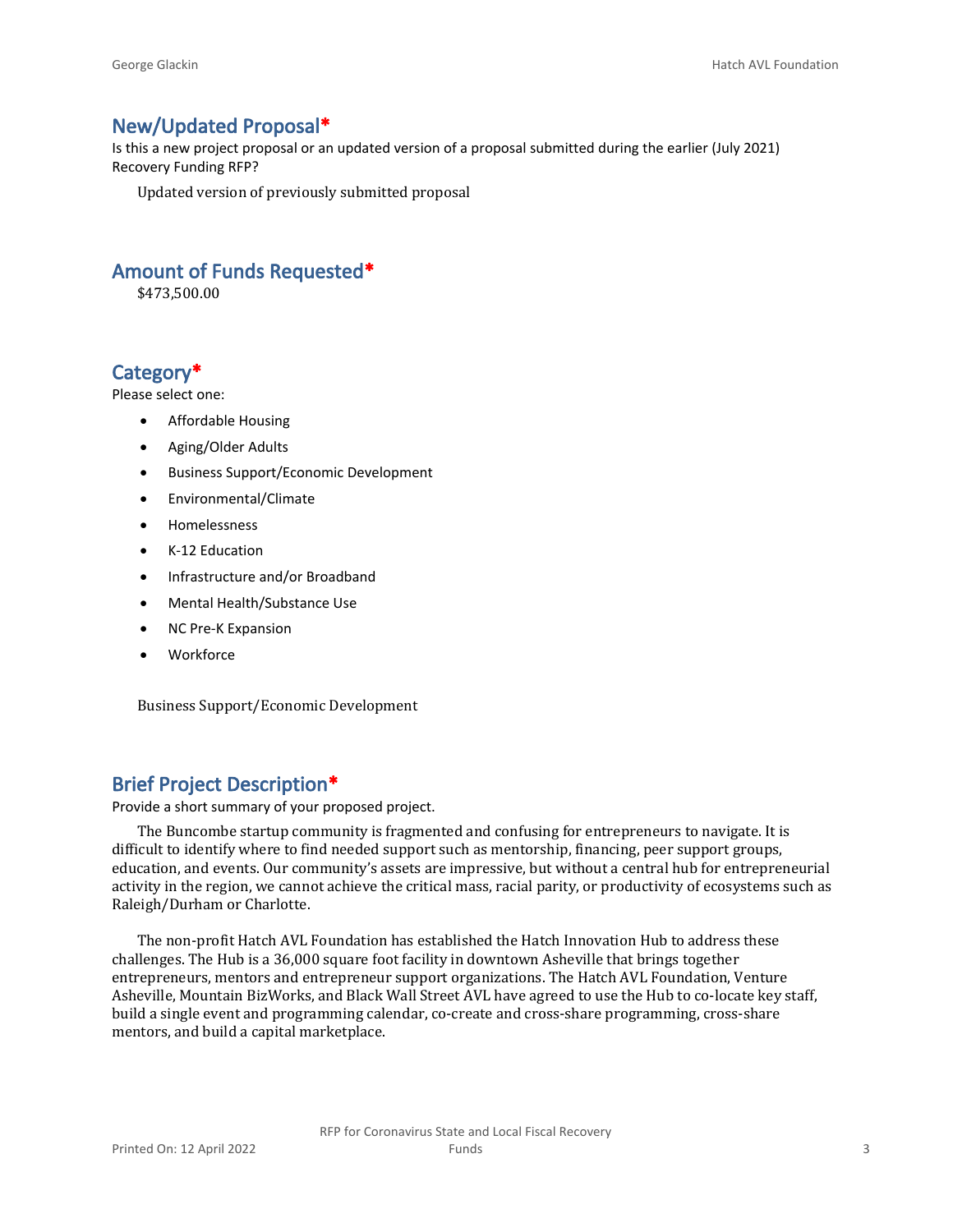#### **Project Plan\***

Explain how the project will be structured and implemented, including timeframe.

The goal of the Hatch Innovation Hub(HIH) is to build more powerful entrepreneur support offerings and pursue high growth startups, the strongest path to jobs and revenue for the region. By bringing the many siloed offerings into focus in a single physical and virtual Hub the support for entrepreneurs will be more powerful and founders will be able to find the offerings simply and easily.

Our BIPOC community has not historically created high growth businesses due to lack of awareness that it can be done or lack of access to the full range of education, mentorship & funding needed. Our partnerships will resolve this.

To achieve these goals, the HIH project has these key building blocks:

1) The HIH is located at 45 S French Broad Ave. The facility opened in 2016 with 12,000SF of space and is expanding in the 1st half of 2022 to 36,000SF. Major use of the expanded space is to house local startups, using small offices for fewer than 10 employees, and co-working desks for founders who have just formed companies and need less space. By co-locating, founders can more easily support each other by literally "running into each other in the hallways," providing real-time advice and networking in ways that don't happen when working in isolation.

2) Further use of the expanded space is to co-locate staff from local entrepreneur support organizations. This will enable daily interaction and simplify co-creation of support offerings, and the ability of entrepreneurs to find that support. This way, key organizations can more easily build the support infrastructure the County needs, creating more synergy and avoiding duplication of efforts.

3) The Hub will enable development of strong coordinated efforts. Hub members will build one event/programming calendar to simplify founders' access to support, co-create and cross-share programming, education offerings, and mentors and build more effective training for mentors. Key program to be acquired: DEI Training.

4) Entrepreneurs complain that they cannot find investors and investors complain that they cannot find deal flow. The Hub will create a Capital Marketplace, where founders have easier access to investors & investors see a broader range of potential deals. Note: the goal of the Marketplace is to create a powerful tool for the County, not to make for-profit investments in startups.

5) Another goal of the Capital Marketplace is to develop & operate a match program to encourage private investment in growth-stage companies in Buncombe County. NC Dept of Commerce has decades of matching SBIR and STTR funding for private companies through the One NC Small Business Program. Similarly, the NC Angel Tax Credit (being debated in the Fin Comm; sponsored by Rep. Brian Turner) created a 7.4X return on state dollars through follow-on investments. This approach can be further implemented by matching private investment from Angel and Venture Groups.

This is a 2 year project, with some front end loading of the efforts.

#### **Statement of Need\***

Describe the need that this project will address. Include data to demonstrate the need, and cite the source of the data.

Creating a new business is tough. The odds of startup success are daunting with only 1 of 10 startups surviving their 1st year. When a startup has little or no revenue, it's tough for a founder to attract the support

RFP for Coronavirus State and Local Fiscal Recovery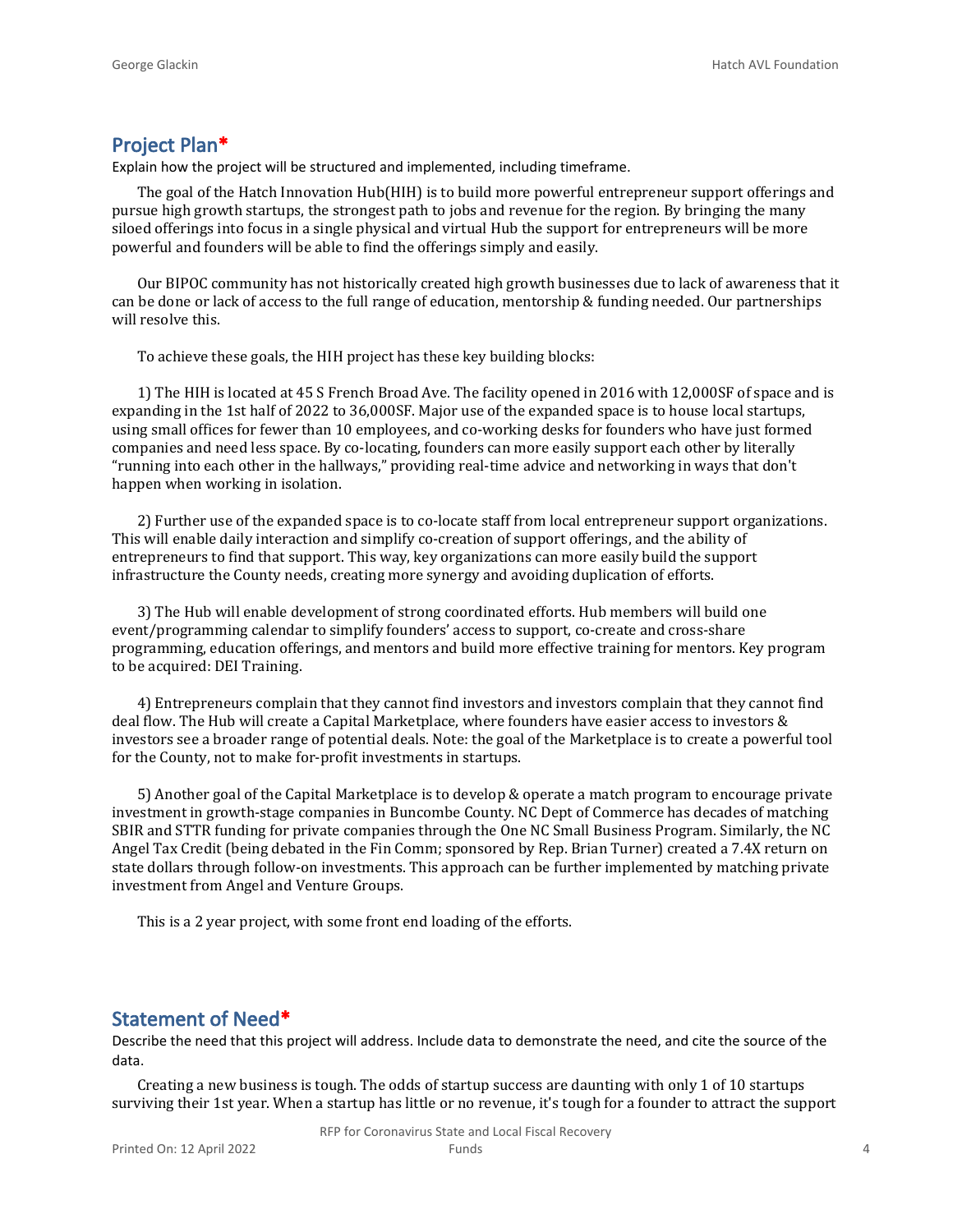they urgently need to improve these odds by attracting talent, mentors and investors, and finding affordable space. The success rate for minority and female founders is also low, with 8 out of 10 black-owned businesses failing within the first 18 months. Recent stats show that less than 3% of venture capital funding goes to women or minority founders.

The Hatch Innovation Hub (HIH) can increase these odds of success. We understand the power of "paying it forward" to fledgling companies by providing support through a non-profit foundation, rather than founders relying on for-profit venture groups or incubators. Founders need this support, and our community needs founders, as startups and small businesses are the only reliable means of new job creation.

We also know that Western North Carolina counties lag behind other NC counties in economic development. The region lacks a clear large city hub such as Charlotte or Raleigh-Durham that catalyzes economic development. Similar lags occur due to the lack of a large research university. The HIH addresses these issues by providing a critical mass of founders and resources as a hub and network, with the clout to attract talent and funding.

Finally, lack of generational wealth is a large deterrent to founders and small business owners. Early investments nearly always come from friends and family, and if a founder grows up lacking this generational wealth, they are at a huge disadvantage. This is especially true for founders of color where generational wealth is roughly 1/10 that of white founders.

Sources:

Berkeley University Small Business Boot Camps: BIPOC-owned business success CNBC "Why Black-owned businesses are struggling to stay afloat" Mountain BizWorks Sept 2019 Survey re Pandemic Impact

#### **Link to COVID-19\***

Identify a health or economic harm resulting from or exacerbated by the public health emergency, describe the nature and extent of that harm, and explain how the use of this funding would address such harm.

The current challenges driving us to move with urgency:

The COVID pandemic has hurt the regional economy. Mountain BizWorks research shows that only 1/3 of regional businesses have returned to pre-COVID revenues. The research also shows that financial recovery is even worse for rural businesses (21%) or businesses run by people of color (23%). AEO Tapestry Report finds that historically, black owned businesses are targeting market segments with low purchasing power, leading to lower income potential for the business; this runs counter to white owned businesses. Only 4% of Black owned businesses are employer firms. The Hub can offer BIPOC founders much needed support.

The pandemic has also pointed out the over-reliance of the region on tourism and the need to grow businesses across key business sectors such as digital tech, clean energy tech, climate tech, health tech, bio tech, and outdoor tech.

And while Buncombe County is fortunate to have many entrepreneur organizations with the ambition to support founders, the many offerings are siloed and disconnected, and have proven difficult for entrepreneurs to navigate.

The region needs more jobs now, and historically these jobs have come from startups and small businesses. We believe that now is the time for the Hatch Innovation Hub to scale and to support regional business growth and job creation. The good news is that with the recent impact of COVID, North Carolina is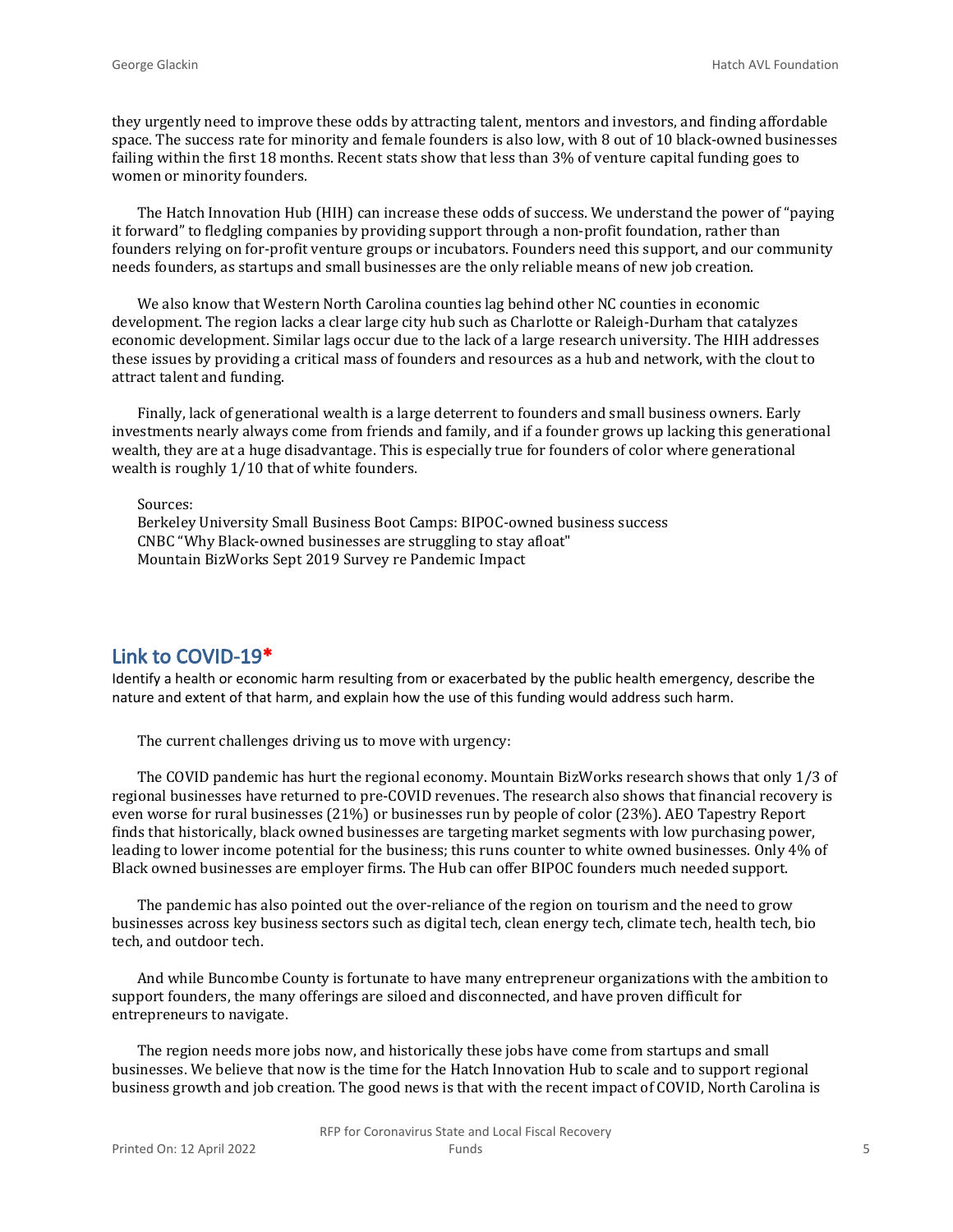experiencing record rates of entrepreneurship, making this a key moment to harness the momentum into long-term economic recovery, resilience, and diversification.

The Hatch Innovation Hub is Buncombe County's non-profit resource for innovation, serving the needs of ALL entrepreneurs seeking to build high growth businesses. The Hub represents the best of the region's entrepreneur support organizations, such as the Hatch AVL Foundation, Venture Asheville and Mt Bizworks, with other organizations being asked to join the Hub in an ongoing campaign.

#### **Population Served\***

Define the population to be served by this project, including volume and demographic characteristics of those served.

The Hatch AVL Foundation is a non-profit based in Asheville, NC. The Hatch Innovation Hub seeks to drive economic opportunity and job creation in WNC by mentoring and educating ANY entrepreneur who seeks to build high-growth businesses. Hatch proactively seeks out BIPOC and female entrepreneurs, to increase the diversity of the entrepreneur community, which has been historically white and male. Hatch seeks to use the power of this economic growth to make a significant impact on the community, its vibrancy and inclusiveness.

The Hatch AVL Foundation currently delivers its mission across the region from its drawing from the strength of its physical location in Asheville. Hatch delivers this mission with a team of experienced mentors and founders, using world class programming and expertise. Most recently, our Pressure Test program was conducted for Charles Long (Black founder) and Bob Williams, co-founders of the Swift App School. This school is focused on teaching software coding to historically under-resourced kids. In the Pressure Test event, 22 high school students, of which ½ were female and ¼ diverse, spent a week learning to code. (See attached article)

Since inception in 2016, the Venture Asheville and Hatch AVL Foundation education and mentorship programs have facilitated over \$82M in revenue, 276 net new jobs with an average salary of \$61K (the county average is \$41K), and \$25.5M in capital investment.

#### **Results\***

Describe the proposed impact of the project. List at least 3 performance measures that will be tracked and reported. If possible, include baselines and goals for each performance measure.

The Hatch Innovation Hub has the following 5-year goals by supporting the establishment or scaling of high growth potential startups. These will be measured on a semi-annual basis. These goals are incremental vs 2021 and data will be captured via interviews with Hatch Innovation Hub (HIH) members and program participants.

1) Facilitate 500 well paying jobs

- 2) Deliver \$100 Million in combined annual revenue to the regional economy
- 3) Startups receive \$20 Million in capital investment

4) Do this in a welcoming and inclusive way for ALL founders and their teams, as measured by qualitative and quantitative surveys among HIH founders, chief executives, and employees.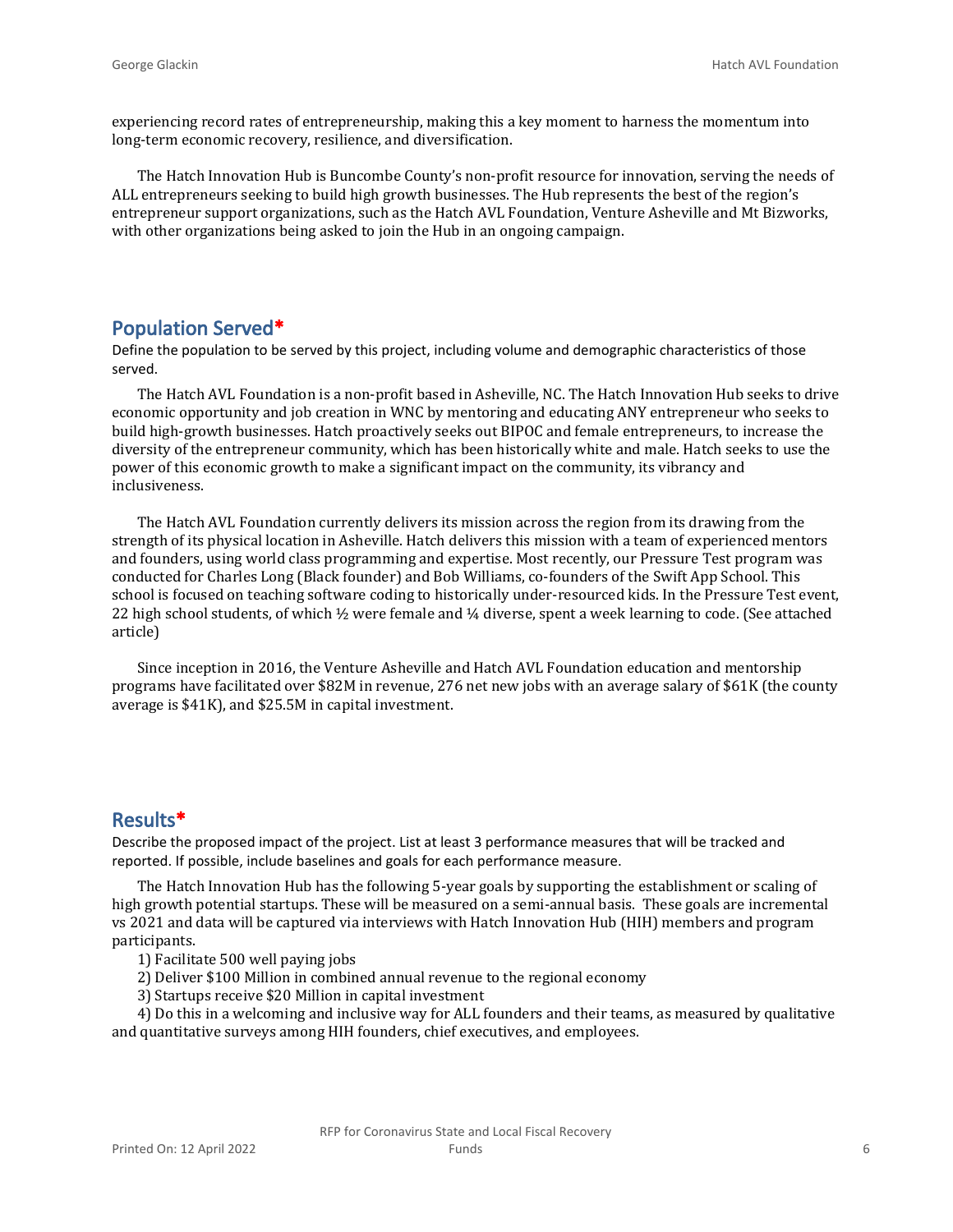#### **Evaluation\***

Describe the data collection, analysis, and quality assurance measures you will use to assure ongoing, effective tracking of contract requirements and outcomes.

The Hatch Innovation Hub plans annual assessment of progress vs the performance measures listed above, as well as salaries, entrepreneurial competencies, and connectivity. We will survey our member companies on:

\* The number of jobs created, demographics of employees, and salaries. The demographics of founders and owners

\* The amount of companies' revenue

\* The amount of companies' capital investment

\* The ripple effect of company revenue and salaries on community capitals, such as financial, social, political and human; assessed by community demographics

\* The member company founder/owner satisfaction with the Hatch Innovation Hub offerings

Tracking:

- \* Demographics of founders and owners
- \* Number of member companies; market sector the company participates in.
- \* Office space/coworking occupancy
- \* Number of each program delivered, for how many companies and founders/owners

\* Number of entrepreneur organizations adding to and visiting the cross-organization programming and event calendar

\* Number of mentors, mentor skills, and demographics

\* Event space utilization

#### **Equity Impact\***

How will this effort help build toward a just, equitable, and sustainable COVID-19 recovery? How are the root causes and/or disproportionate impacts of inequities addressed?

The Hatch Innovation Hub project will be the first and only entrepreneur support organization (ESO) in the region to intentionally connect and network with other support organizations and business owners with the specific intent of:

Creating partnerships across diverse groups such as Black, White, and Latinx. This will be done in partnership with existing ESOs focused on businesses run by people of color, such as Black Wall Street AVL, Eagle Market Streets and YMI.

Creating connections between urban and rural. We can begin immediately by virtually networking the existing Hatch site in Asheville with Buncombe County entrepreneurs and supporters. In the future, Hatch will promote development of as many physical sites as practicable across WNC. Note: Funding for additional WNC physical sites is to be determined and not included in the plans or budget for the current phase of the project.

Creating connections between college students and working professionals through Hatch programs such as Pitch Parties and Hatch This.

A lack of generational wealth is a large deterrent to founders and the startups they seek to create. Early investments typically come from friends and family, and if a founder grows up in a network lacking this generational wealth, they are at a huge disadvantage. This is especially true for founders of color where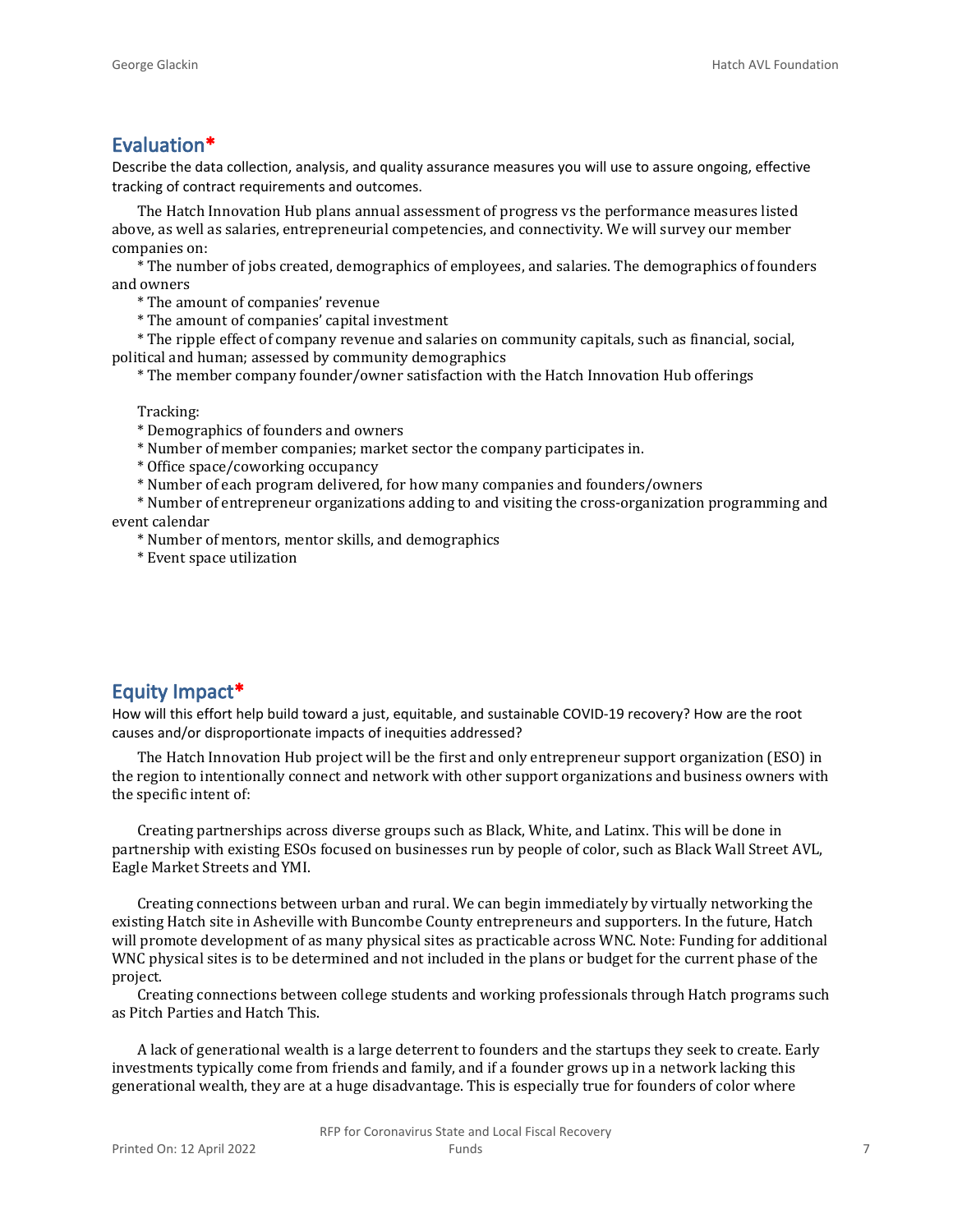generational wealth is roughly 1/10 that of white founders. Additionally, for-profit investors are typically reluctant to invest in a startup that is pre-revenue or with low revenue.

Using its non-profit approach, the Hatch Innovation Hub specifically focuses on these historically underresourced founders. The Hub seeks to close this resource gap by providing space, programs, education, mentorship, and access to a capital. Access to capital will be directly addressed through the Capital Marketplace, with expected participation from support organizations described above.

#### **Project Partners\***

Identify any subcontractors you intend to use for the proposed scope of work. For each subcontractor listed, indicate:

1.) What products and/or services are to be supplied by that subcontractor and;

2.) What percentage of the overall scope of work that subcontractor will perform.

Also, list non-funded key partners critical to project.

The Hatch AVL Foundation, Venture Asheville, and Mountain BizWorks are acting as "subcontractors" to each other by signing operating agreements to deliver key parts of the Hatch Innovation Hub (HIH) scope, such as coordinating and streamlining already existing programs, calendars, and mentoring programs. In addition, Hatch is partnering with Mountain BizWorks and Black Wall Street AVL to expand programming and mentoring opportunities to the underserved community. Specifically, and as an approach to be expanded to other entrepreneur support organizations, Mountain BizWorks is interested in supporting this effort a number of ways:

1) Maintain an office in the HIH

2) Use of classroom space

3) Host ScaleUp program and possibly Waypoint and Catalyst Cohort as well

4) Partner with Hatch on a Catalyst Growth Cohort - a cohort of 5-8 companies per year that would ideally include Hatch pressure tests and mentoring

5) Establish an inclusive entrepreneurship working group that would meet at the Hub to promote referrals and alignment among resource partners

Hatch is also pursuing partnerships with Eagle Market Streets Development Corporation, Grind, NC BioTech, SBTDC, The Collider, The Pisgah Fund, Supportedly, UNC Asheville, Western Carolina University, and AB Tech to best centralize the entrepreneurial support organizations in Buncombe County.

#### **Capacity\***

Describe the background, experience, and capabilities of your organization or department as it relates to capacity for delivering the proposed project and managing federal funds.

After 5 years of piloting & test marketing our offerings, we have two experienced organizations, and an experienced board. The Hatch AVL Foundation has expanded its board from 6 to 13 diverse members, and added 5 part-time paid contractors, 1 as operations lead, 2 for community and event management, 1 for bookkeeping, and 1 for fundraising. The Hatch AVL Foundation has standing committees for Executive Operations, Fundraising, Programming and Storytelling; these committees are all staffed by experienced and successful entrepreneurs and executives. Our building landlord (Ball Properties) has a proven track record of upfitting commercial buildings, including the initial upfit of the Hatch building in 2016) and has access to his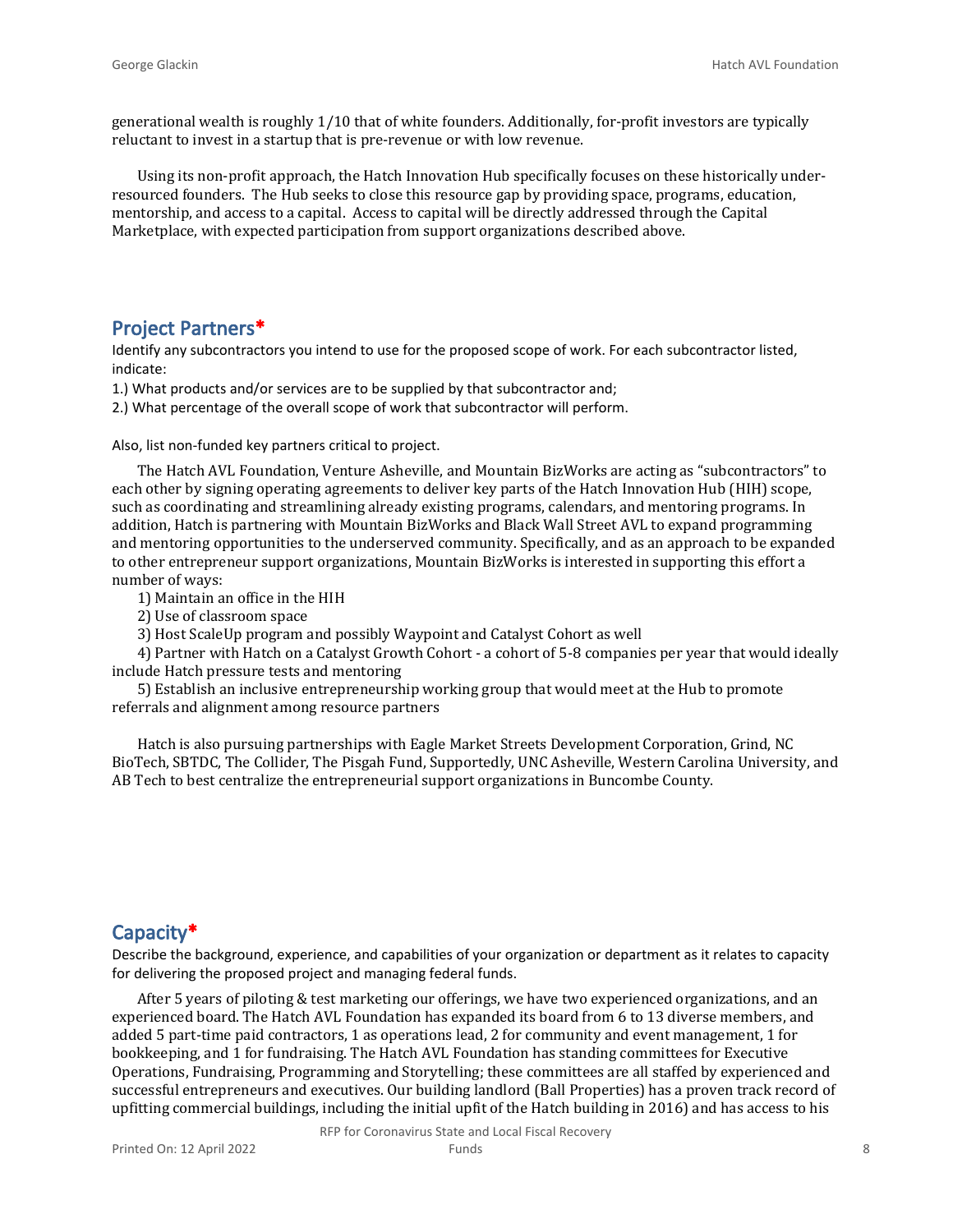experienced team of contractors and subcontractors. Our learning to date has built a solid operating team that can be scaled to deliver the expanded mission of the Hatch Innovation Hub.

In addition, we know that the Hub approach will work, because we have test marketed all of its parts and pieces for the past 5 years.

Since its founding in 2017, the Hatch AVL Foundation, as a stand-alone incubator, has supported founders in building businesses with a combined annual revenue of over \$23,000,000, and over 130 new well paying jobs.

Since 2016, the Venture Asheville mentorship program has facilitated over \$83,000,000 in revenue, over \$27,000,000 in capital investment, and 276 new jobs with an average salary of \$65,000 per year (compared to a Buncombe County average of \$41,000).

In short, existing Hub partners have already supported businesses in creating companies with a combined revenue of over \$105,000,000 and 406 well paying jobs with an average salary at 1.5X the county average.

We intend to scale this impact as a Hub, partnering with multiple organizations to make world class support available to ALL entrepreneurs in WNC, especially female founders, founders of color, and founders in rural areas.

#### **Budget\***

Provide a detailed project budget including all proposed project revenues and expenditures, including explanations and methodology. For all revenue sources, list the funder and denote whether funds are confirmed or pending. For project expenses, denote all capital vs. operating costs, and reflect which specific expenses are proposed to be funded with one-time Buncombe County Recovery Funds.

Download a copy of the budget form [HERE](https://buncombecounty.org/common/community-investment/grants/early-childhood-education/Recovery-Funds-budget-template.xlsx). Complete the form, and upload it using the button below.

Recovery-Funds-budget-template-3.xlsx

### **Special Considerations\***

Provide any other information that might assist the County in its selection.

The Swift App School article 2022.pdf While our outreach is just beginning, several high leverage strategies are emerging:

1)Seek to get as many startups and support organizations under one roof as possible. By co-locating, we expect day-to-day collaboration and ease of navigating the support system to significantly increase. The Hatch headquarters at 45 South French Broad Avenue will expand by Summer of 2022, from 12,000sf to 36,000sf. The building currently houses several startups, a co-working space, event space, and conference rooms. We look forward to adding more classrooms, a student incubator, pitch studio, and pop-up retail space.

2)Combine and expand our virtual footprint to reach entrepreneurs throughout Buncombe County. This includes virtual mentoring, events, classes, and workshops with expanded founder-to-founder dialogue.

3)Double support by aligning and expanding the programs and educational offerings between multiple support organizations, combine existing programs, and offer new programs to meet the post-COVID needs of entrepreneurs. This will also allow merging of our mentor lists to provide the right mentor to each founder. These offerings cover the range of "initial contact" with entrepreneurs, to "in the trenches" learning and problem solving.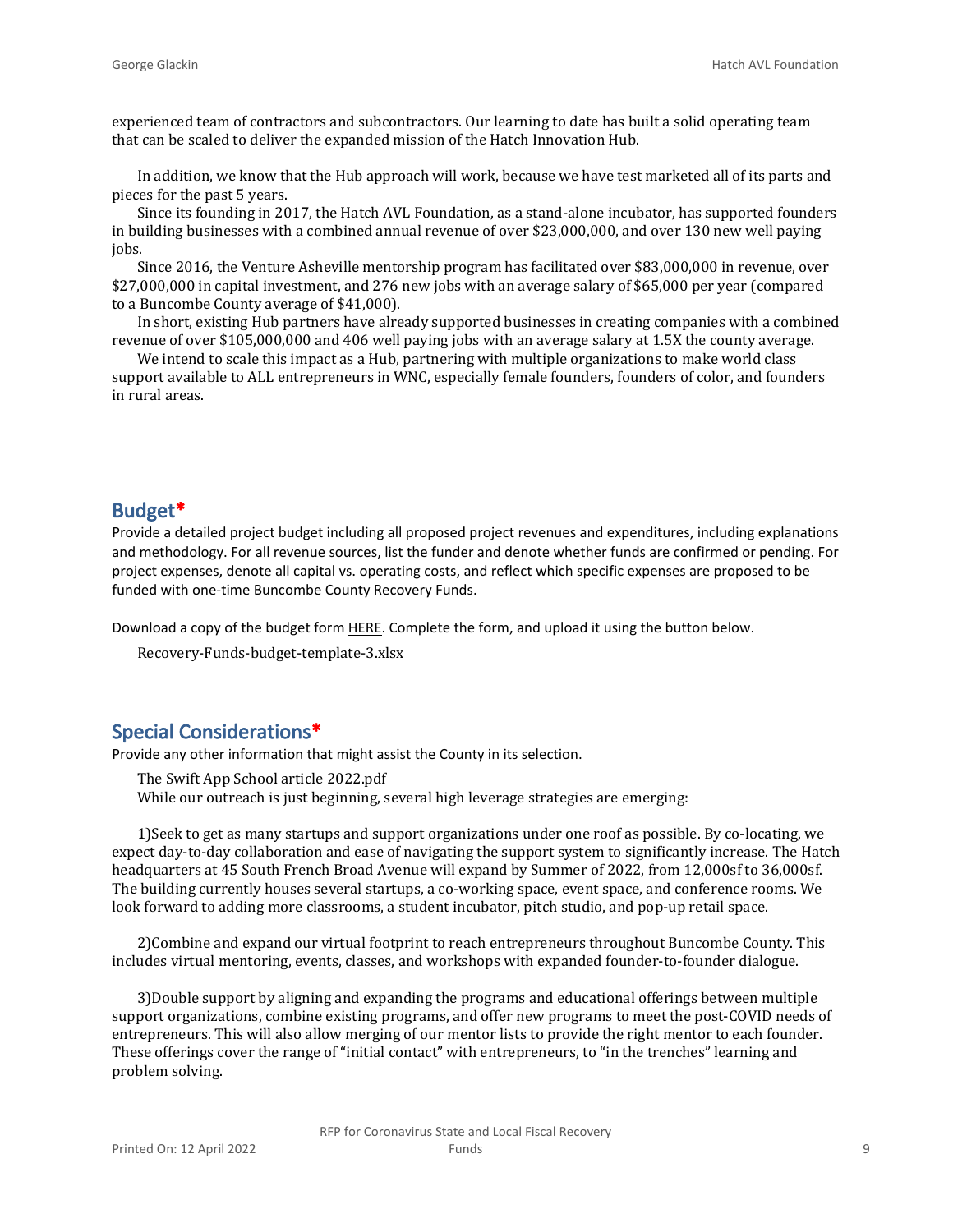4)Create a single marketplace to provide access to capital which makes it easier for founders to find capital and easier for investors to get deal flow.

5)Coordinate fundraising efforts of multiple non-profit organizations which will make Buncombe County more competitive and compelling as we seek out private, state and federal grants.

6)Share back-office support needed to make each organization work.

We expect to achieve the above goals through operating agreements with existing companies and foundations, rather than mergers or acquisitions. This approach, fast and simple, has already been taken by Hatch AVL Foundation and Venture Asheville. If we find future synergies from mergers or acquisitions, we can take that step later.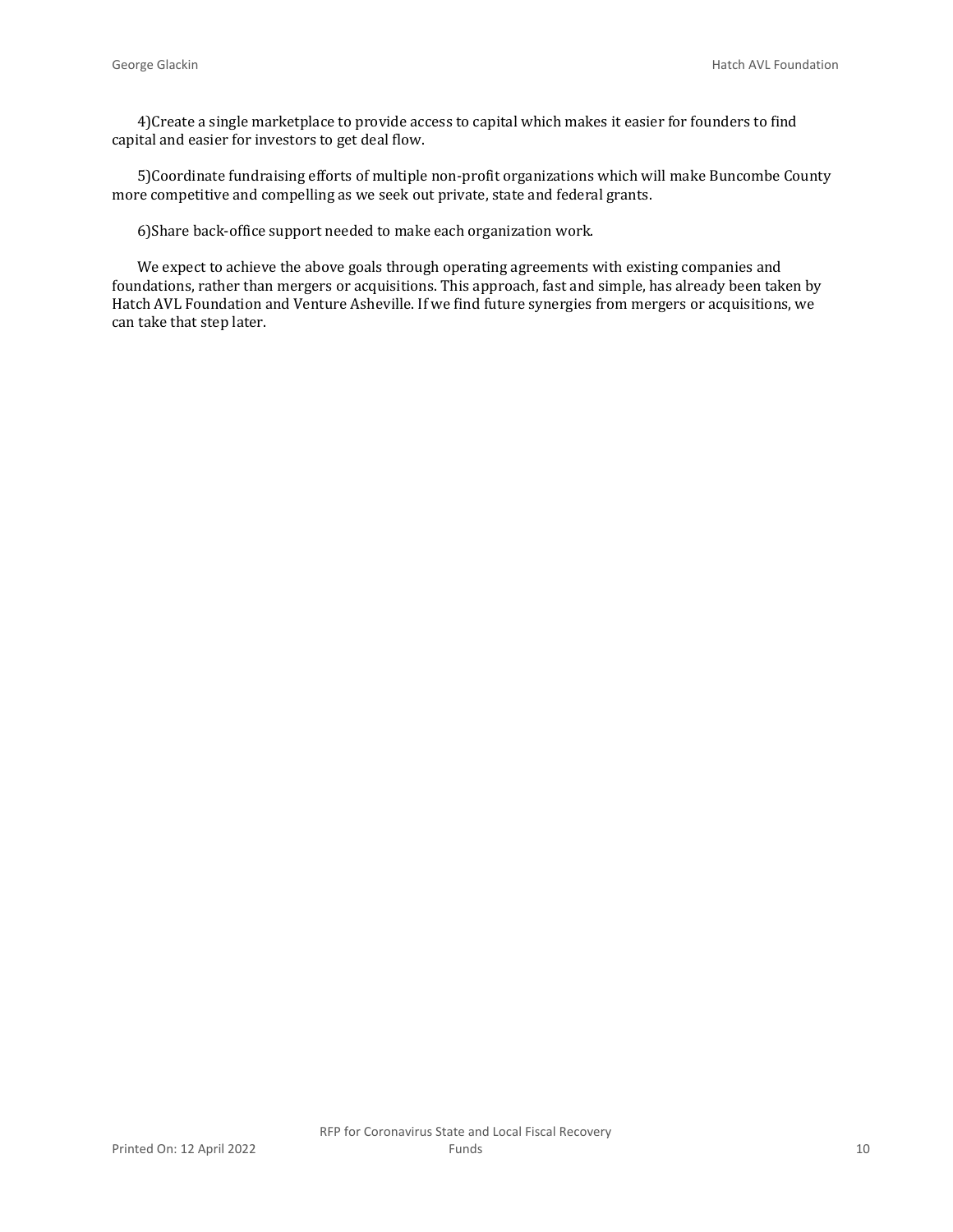## File Attachment Summary

## *Applicant File Uploads*

- Hatch AVL Foundation EIN.pdf
- Recovery-Funds-budget-template-3.xlsx
- The Swift App School article 2022.pdf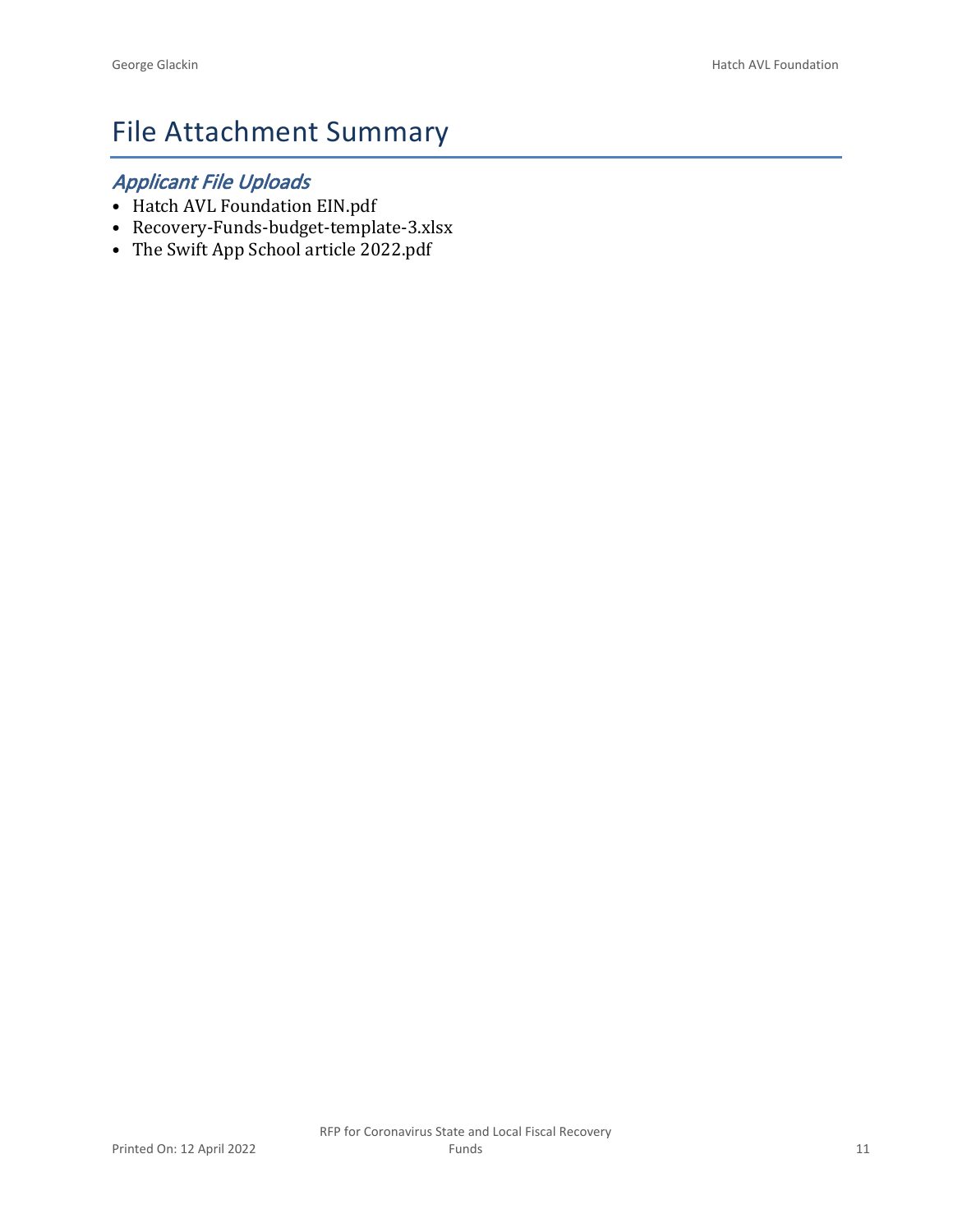**FOR TID C** DEPARTMENT OF THE TREASURY **WWW IIND INTERNAL REVENUE SERVICE** CINCINNATI OH 45999-0023

Date of this notice: 12-16-2016

 Employer Identification Number: 81-4712143

Form: SS-4

Number of this notice: CP 575 A

For assistance you may call us at: 1-800-829-4933

 IF YOU WRITE, ATTACH THE STUB AT THE END OF THIS NOTICE.

#### WE ASSIGNED YOU AN EMPLOYER IDENTIFICATION NUMBER

 Thank you for applying for an Employer Identification Number (EIN). We assigned you EIN 81-4712143. This EIN will identify you, your business accounts, tax returns, and documents, even if you have no employees. Please keep this notice in your permanent records.

 When filing tax documents, payments, and related correspondence, it is very important that you use your EIN and complete name and address exactly as shown above. Any variation may cause a delay in processing, result in incorrect information in your account, or even cause you to be assigned more than one EIN. If the information is not correct as shown above, please make the correction using the attached tear off stub and return it to us.

 Based on the information received from you or your representative, you must file the following form(s) by the date(s) shown.

#### Form 1120 04/15/2017

 If you have questions about the form(s) or the due date(s) shown, you can call us at the phone number or write to us at the address shown at the top of this notice. If you need help in determining your annual accounting period (tax year), see Publication 538, *Accounting Periods and Methods*.

 We assigned you a tax classification based on information obtained from you or your representative. It is not a legal determination of your tax classification, and is not binding on the IRS. If you want a legal determination of your tax classification, you may request a private letter ruling from the IRS under the guidelines in Revenue Procedure 2004-1, 2004-1 I.R.B. 1 (or superseding Revenue Procedure for the year at issue). Note: Certain tax classification elections can be requested by filing Form 8832, *Entity Classification Election*. See Form 8832 and its instructions for additional information.

#### **IMPORTANT INFORMATION FOR S CORPORATION ELECTION**:

 If you intend to elect to file your return as a small business corporation, an election to file a Form 1120-S must be made within certain timeframes and the corporation must meet certain tests. All of this information is included in the instructions for Form 2553, *Election by a Small Business Corporation*.

 HATCH AVL FOUNDATION PO BOX 5199<br>ASHEVILLE, NC 28813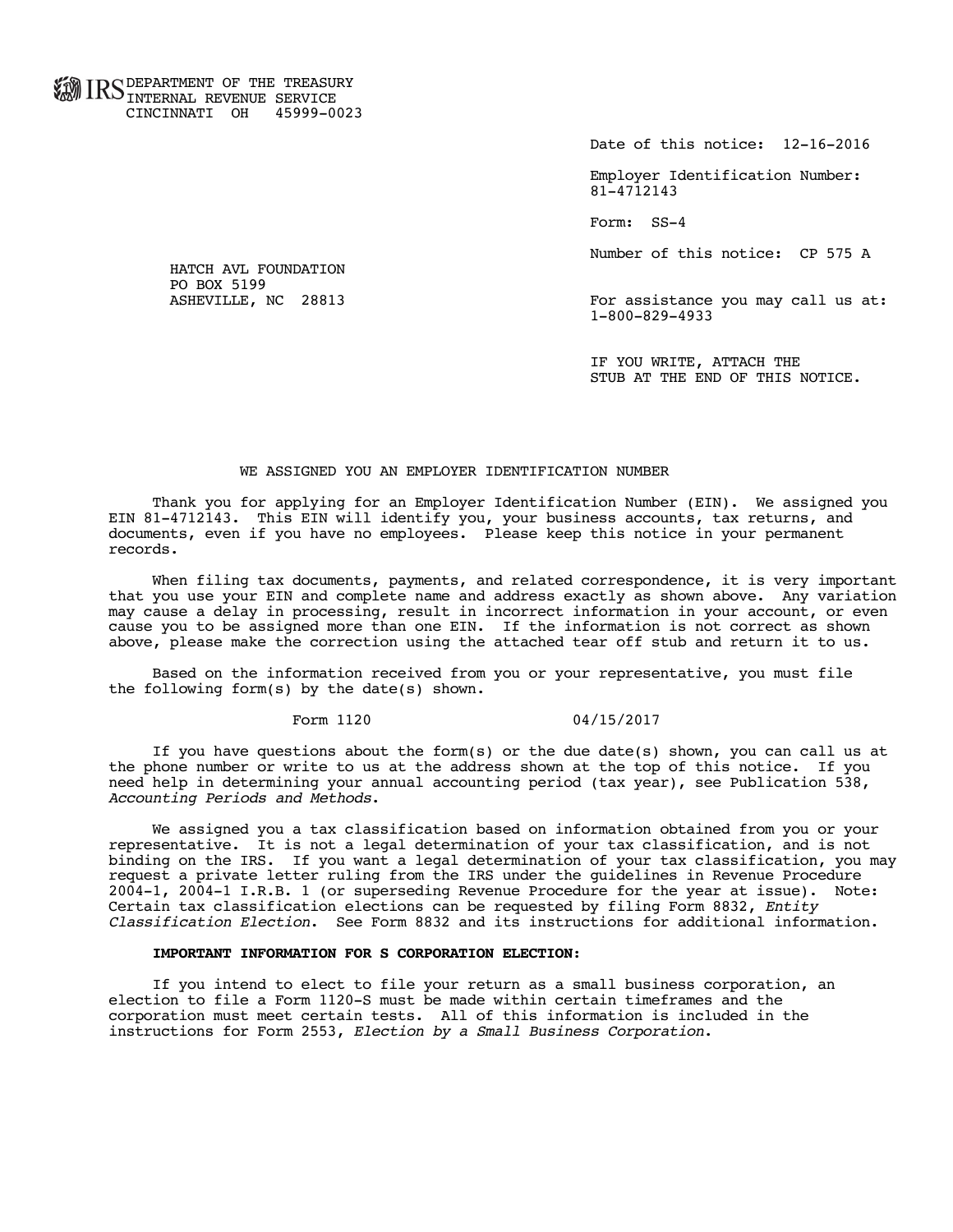If you are required to deposit for employment taxes (Forms 941, 943, 940, 944, 945, CT-1, or 1042), excise taxes (Form 720), or income taxes (Form 1120), you will receive a Welcome Package shortly, which includes instructions for making your deposits electronically through the Electronic Federal Tax Payment System (EFTPS). A Personal Identification Number (PIN) for EFTPS will also be sent to you under separate cover. Please activate the PIN once you receive it, even if you have requested the services of a tax professional or representative. For more information about EFTPS, refer to Publication 966, *Electronic Choices to Pay All Your Federal Taxes*. If you need to make a deposit immediately, you will need to make arrangements with your Financial Institution to complete a wire transfer.

 The IRS is committed to helping all taxpayers comply with their tax filing obligations. If you need help completing your returns or meeting your tax obligations, Authorized e-file Providers, such as Reporting Agents (payroll service providers) are available to assist you. Visit the IRS Web site at www.irs.gov for a list of companies that offer IRS e-file for business products and services. The list provides addresses, telephone numbers, and links to their Web sites.

 To obtain tax forms and publications, including those referenced in this notice, visit our Web site at www.irs.gov. If you do not have access to the Internet, call 1-800-829-3676 (TTY/TDD 1-800-829-4059) or visit your local IRS office.

#### **IMPORTANT REMINDERS**:

- \* Keep a copy of this notice in your permanent records. **This notice is issued only one time and the IRS will not be able to generate a duplicate copy for you.** You may give a copy of this document to anyone asking for proof of your EIN.
- \* Use this EIN and your name exactly as they appear at the top of this notice on all your federal tax forms.
- \* Refer to this EIN on your tax-related correspondence and documents.

 If you have questions about your EIN, you can call us at the phone number or write to us at the address shown at the top of this notice. If you write, please tear off the stub at the bottom of this notice and send it along with your letter. If you do not need to write us, do not complete and return the stub.

Your name control associated with this EIN is HATC. You will need to provide this information, along with your EIN, if you file your returns electronically.

Thank you for your cooperation.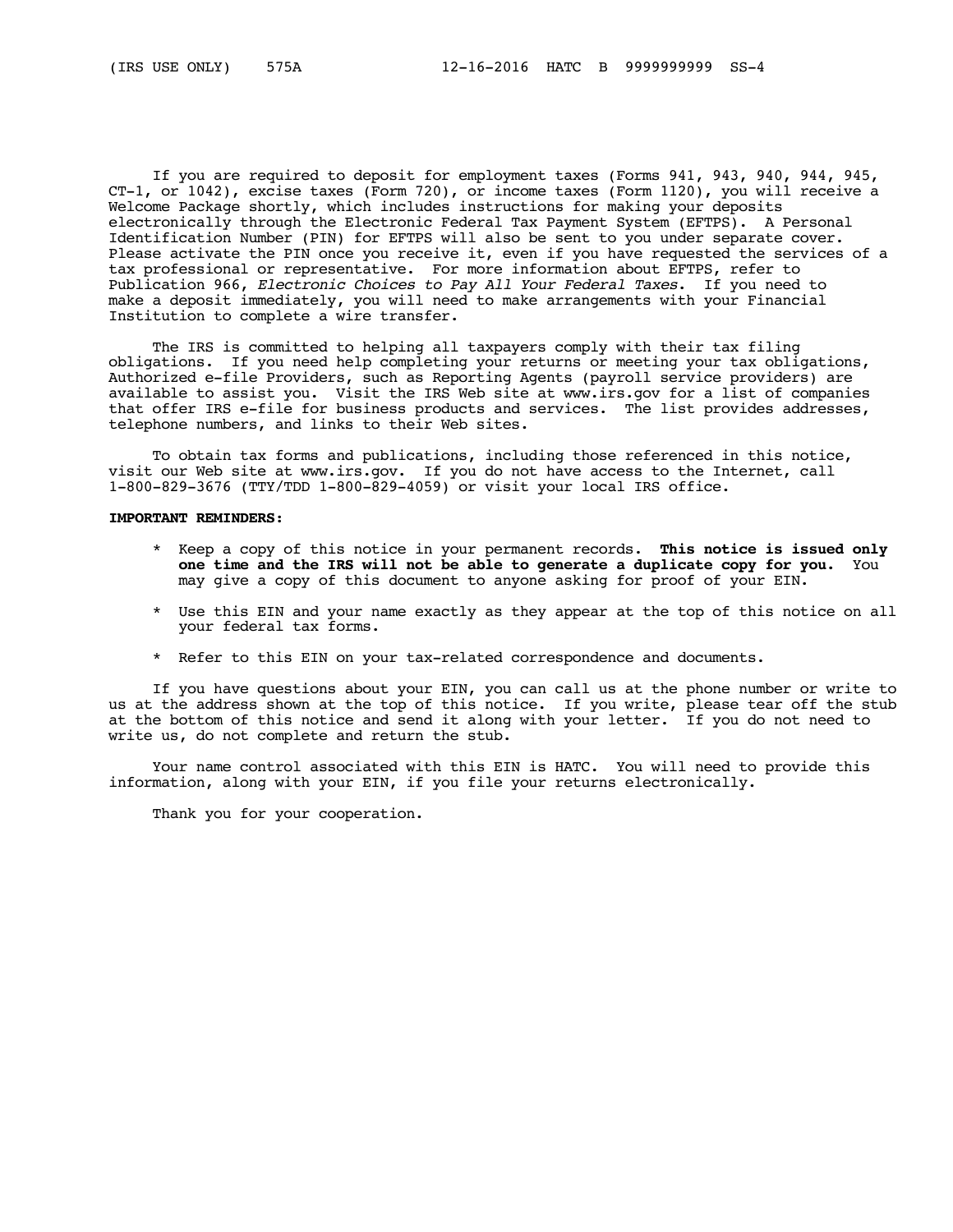Keep this part for your records. CP 575 A (Rev. 7-2007)

----------------------------------------------------------------------------------------------

 Return this part with any correspondence so we may identify your account. Please The CP 575 A correct any errors in your name or address.

9999999999

| Your Telephone Number Best Time to Call DATE OF THIS NOTICE: 12-16-2016 |            |                                            |
|-------------------------------------------------------------------------|------------|--------------------------------------------|
| $\sim$ $-$                                                              |            | EMPLOYER IDENTIFICATION NUMBER: 81-4712143 |
|                                                                         | FORM: SS-4 | <b>NOBOD</b>                               |

INTERNAL REVENUE SERVICE **HATCH AVL FOUNDATION**  CINCINNATI OH 45999-0023 PO BOX 5199 لمان المسابق المسابق المسابق المسابق المسابق المسابق المسابق المسابق المسابق المسابق المسابق المسابق المسابق ا<br>المسابق المسابق المسابق المسابق المسابق المسابق المسابق المسابق المسابق المسابق المسابق المسابق المسابق المساب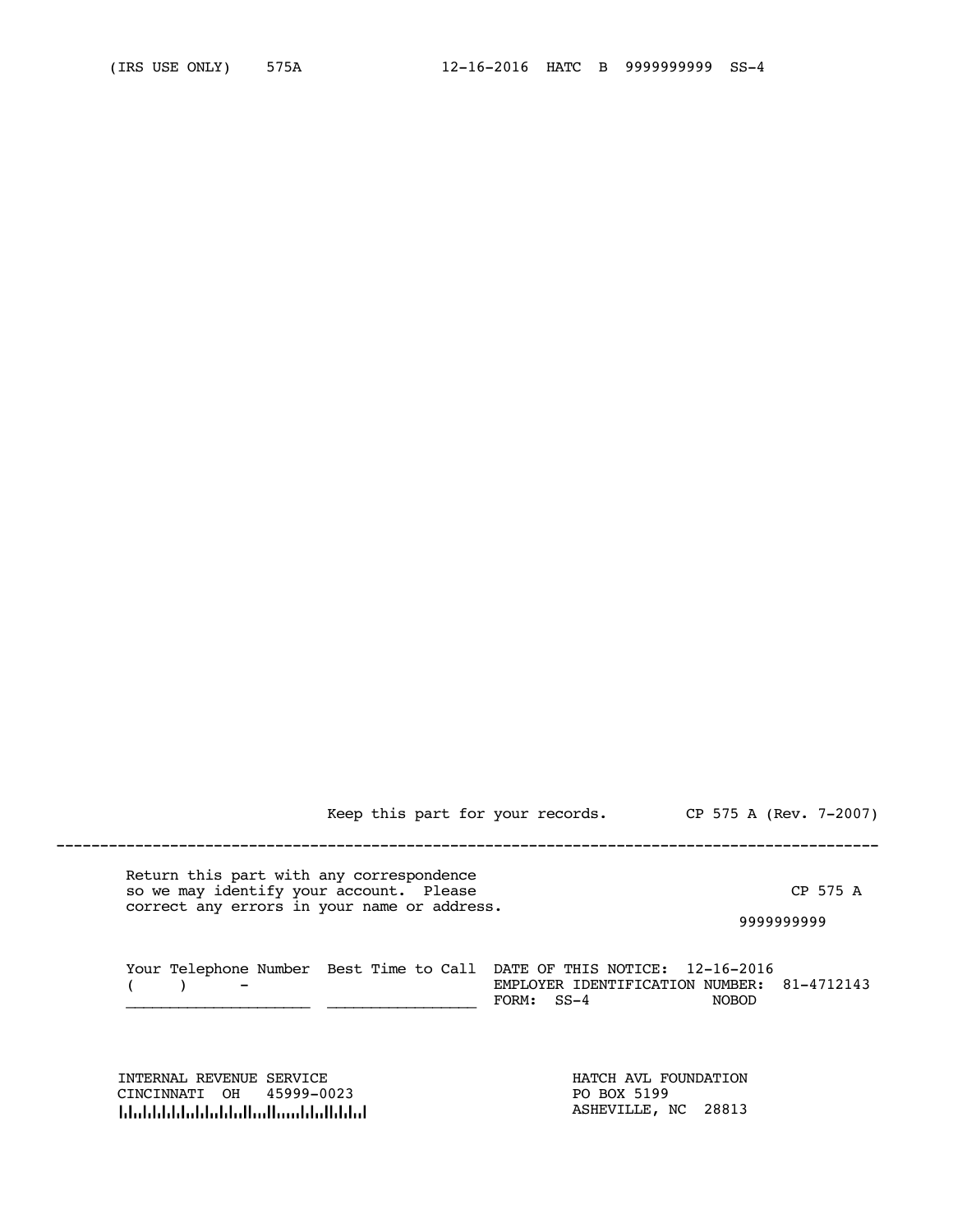#### **Coronavirus State and Local Fiscal Recovery Funds Proposed Project Budget**

| Organization Name: | .<br>`Hatu<br>` AVL<br>Foundation |  |
|--------------------|-----------------------------------|--|
| Project Name:      | Hatc<br><b>Innovation HuL</b>     |  |
| Amount Requested:  | \$473.500                         |  |

| <b>Proposed Project Revenue Funder</b> |   | Amount                | Confirmed or Pending? | <b>Notes</b>                                |
|----------------------------------------|---|-----------------------|-----------------------|---------------------------------------------|
| Proposed Buncombe COVID Recovery Funds | S | 473,500.00            | Pending               |                                             |
| Truist Foundation Grant                |   | 50,000.00             | Pending               | To be used for programming                  |
| Asheville ARPA Grant                   |   | 97,000.00             | Pending               |                                             |
| Hatch Major Gift Campaign              |   | 85,000.00   Confirmed |                       | Cumulative funds raised in 2021 and 1Q 2022 |
| Hatch Sponsors and Community Partners  | ъ | 35,000.00   Confirmed |                       | Cumulative funds raised in 2021 and 1Q 2022 |
| List other sources here                |   |                       |                       |                                             |
| List other sources here                |   |                       |                       |                                             |
| List other sources here                |   |                       |                       |                                             |
| List other sources here                |   |                       |                       |                                             |
| List other sources here                |   |                       |                       |                                             |
| List other sources here                |   |                       |                       |                                             |
| List other sources here                |   |                       |                       |                                             |
| List other sources here                |   |                       |                       |                                             |
| List other sources here                |   |                       |                       |                                             |
| List other sources here                |   |                       |                       |                                             |
| Total $\frac{1}{3}$                    |   | 740,500.00            |                       |                                             |

| <b>Proposed Project Expenses</b>                                             | Proposed                | <b>Other Funds</b>  | <b>Total</b>             | <b>Capital or Operating</b> | <b>Notes</b> |
|------------------------------------------------------------------------------|-------------------------|---------------------|--------------------------|-----------------------------|--------------|
| Programming, Education & Events                                              | \$<br>$247,500.00$   \$ | 62,724.00 \$        | 310,224.00               | Operating                   |              |
| Cross-Organization Programming & Event Calendar                              | \$<br>$13,000.00$   \$  | $3,295.00$ \\$      | 16,295.00                | Operating                   |              |
| Cross-Organization Co-Location Space at Hatch<br>Innovation Hub              | \$<br>$48,000.00$   \$  | $12,165.00$ \\$     | 60,165.00                | Operating                   |              |
| Mentor Team Coordination & Training                                          | \$<br>$19,000.00$   \$  | $4,815.00$ \\$      | 23,815.00                | Operating                   |              |
| Marketing, promotion & administration of Event, Office<br>& Coworking spaces | \$<br>$24,000.00$   \$  | $6,082.00$ \\$      | 30,082.00                | Operating                   |              |
| Capital Marketplace Program Development                                      | \$<br>$19,000.00$ \$    | $4,815.00$ \$       | 23,815.00                | Operating                   |              |
| DEI Training Program Acquisition & Delivery                                  | \$<br>$29,000.00$   \$  | $7,350.00$ \$       | 36,350.00                | Operating                   |              |
| Marketing, promotion & administration of Hub Success<br>Stories & Programs   | \$<br>$24,000.00$   \$  | $6,082.00$ \\$      | 30,082.00                | Operating                   |              |
| Project Evaluation & Quality Assurance                                       | \$<br>$50,000.00$   \$  | $22,809.00$ \\$     | 72,809.00                |                             |              |
| List expenses here                                                           |                         |                     |                          |                             |              |
| List expenses here                                                           |                         |                     | $\overline{\phantom{a}}$ |                             |              |
| List expenses here                                                           |                         |                     | $\overline{\phantom{0}}$ |                             |              |
| List expenses here                                                           |                         |                     |                          |                             |              |
| List expenses here                                                           |                         |                     | \$<br>$\blacksquare$     |                             |              |
| List expenses here                                                           |                         |                     | \$                       |                             |              |
| List expenses here                                                           |                         |                     |                          |                             |              |
| List expenses here                                                           |                         |                     | $\overline{\phantom{a}}$ |                             |              |
| List expenses here                                                           |                         |                     | $\blacksquare$           |                             |              |
| List expenses here                                                           |                         |                     | $\overline{\phantom{0}}$ |                             |              |
| List expenses here                                                           |                         |                     |                          |                             |              |
| List expenses here                                                           |                         |                     |                          |                             |              |
| List expenses here                                                           |                         |                     |                          |                             |              |
| List expenses here                                                           |                         |                     |                          |                             |              |
| List expenses here                                                           |                         |                     | $\overline{\phantom{0}}$ |                             |              |
| List expenses here                                                           |                         |                     |                          |                             |              |
|                                                                              |                         | Total $\frac{1}{3}$ | 603.637.00               |                             |              |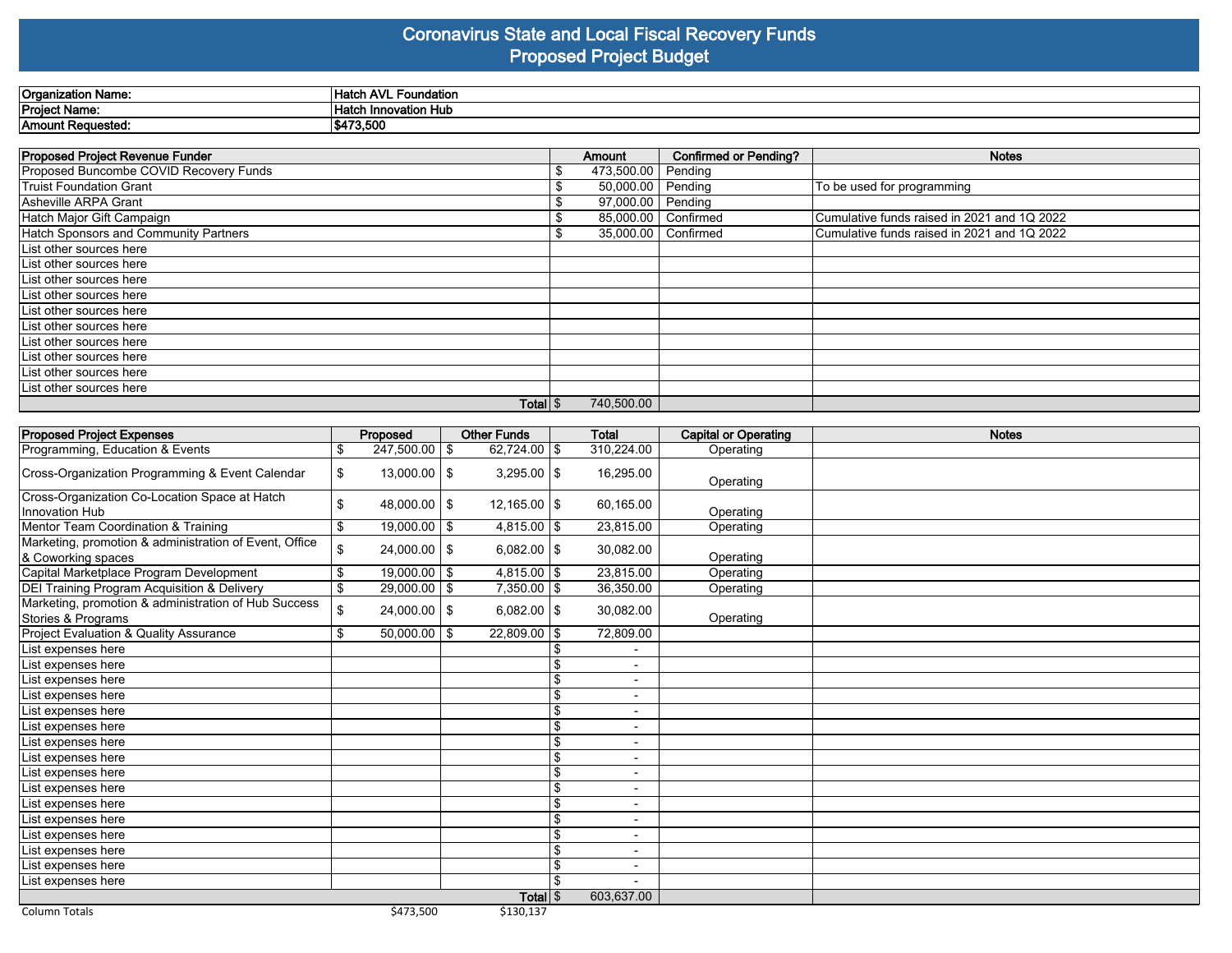# The Swift App School: A Pressure Test Success **Story**

They're in a vintage movie theater, but the screens they're focused on aren't silver. Situated among rows of velvet seating, these students are completely absorbed in their computers. Peals of laughter and outbursts of "Cool!" punctuate busy click-clacking. The room's energy hums with new possibilities, and for good reason: This is the Swift App School. These teens are the next generation of tech trailblazers.

In just one week, they've picked up enough code to program their own apps, and thanks to the interface they're using, they've watched these apps come to life in real time. "You can pretty much create anything you want," Katrayl, an 8th grade Swift App School participant explains, "[Coding is] like a superpower. You can change the future."

Which is exactly what the organization's founders, Charles Long and Bob Williams, want participants to do. By teaching middle and high school students how to code in week-long Swift App School summer camps, they hope to empower WNC teens — especially those who are disadvantaged — to take charge of their futures *and* shape the technology of tomorrow.

The camp's founders met in 2003 at the Asheville School, where Long worked as a technology facilitator and Williams as the associate director of communications. The two had complementary skill sets, were both passionate about education, *and* shared a love for software development, so they teamed up quite a bit. When Apple released its easy-to-learn programming language — Swift — in 2014, they converged on the opportunity.

"I noticed I could teach Swift to kids in a couple of weeks," Long remarked. This prompted Williams to suggest they do so through a summer camp. The two approached Mr. Cowen — VP of the Stonecutter foundation and Asheville School alumnus — for funding. He loved the idea, and he granted the school \$40,000 for Mac laptops that could be used to launch their initiative.

With these laptops and the help of Jack Hamilton, a former student who was then studying computer science at Georgia Tech, Long and Williams opened their camp in 2015. During their first session, they had 11 campers, most of whom were boys. Over the next four years, the program grew in popularity until in 2019, 45 teens enrolled, half of whom were girls.

"Both of us want to see more young women take part in coding," Williams explained. "At the first Apple conference we attended, [almost] everyone looked like me. Not many looked like Charles at all. We wanted to change that." Promoting diversity in tech has always been at the heart of Long and Williams's mission, a mission which was almost thwarted by the pandemic and a change in The Asheville School's leadership in 2020.

Rather than give up on what they'd built, Long and Williams decided they would run their camp on their own. They established their LLC, The Swift App School, then held a scaled-back, virtual version of the program out of a Chick-Fil-A. This experience taught them two things: First, there